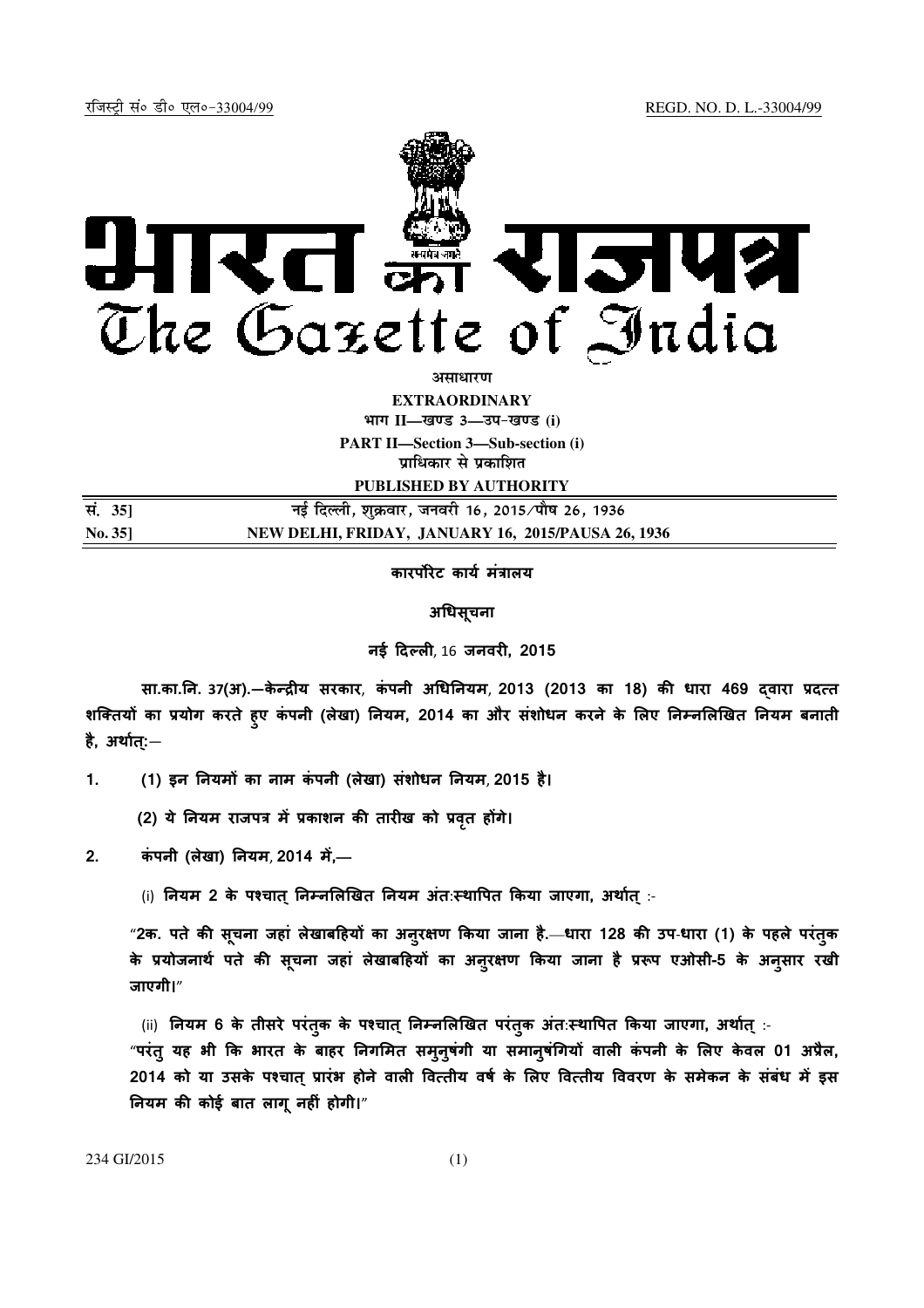| (iii) उपाबंध में प्ररूप एओसी-4 के पश्चात् निम्नलिखित प्ररूप अंतःस्थापित किया जाएगा, अर्थात् :-                             |              |                                 |  |  |  |
|----------------------------------------------------------------------------------------------------------------------------|--------------|---------------------------------|--|--|--|
| प्ररूप संख्या एओसी-5                                                                                                       |              | पते की सूचना जहां लेखाबहियों का |  |  |  |
| [कंपनी अधिनियम, 2013 की धारा 128 की उप-<br>धारा (1) के पहले परंतुक और कंपनी (लेखा) नियम,<br>2014 के नियम 2क के अनुसरण में] | सल्यहेच जयती | अनुरक्षण किया जाना है           |  |  |  |
| प्ररूप की भाषा ॲंग्रेजी  हिंदी                                                                                             |              |                                 |  |  |  |
| प्ररूप भरने के लिए अनुदेश किट देखें।                                                                                       |              |                                 |  |  |  |
|                                                                                                                            |              |                                 |  |  |  |
| 1. (क) *कंपनी की कारपोरेट पहचान संख्या (सीआईएन)                                                                            |              | पहले से भरा हुआ                 |  |  |  |
| (ख) कंपनी की वैश्विक स्थान संख्या (जीएलएन)                                                                                 |              |                                 |  |  |  |
|                                                                                                                            |              |                                 |  |  |  |
|                                                                                                                            |              |                                 |  |  |  |
|                                                                                                                            |              |                                 |  |  |  |
| 3. *पता जहां लेखाबहियों का अनुरक्षण किया जाना है के संबंध में निर्णय लिए जाने वाले बोर्ड के संकल्प की तारीख                |              |                                 |  |  |  |
| 4. पता जहां लेखाबहियों का अनुरक्षण किया जाना है                                                                            |              |                                 |  |  |  |
|                                                                                                                            |              |                                 |  |  |  |
|                                                                                                                            |              |                                 |  |  |  |
|                                                                                                                            |              |                                 |  |  |  |
|                                                                                                                            |              |                                 |  |  |  |
|                                                                                                                            |              |                                 |  |  |  |
|                                                                                                                            |              |                                 |  |  |  |
|                                                                                                                            |              |                                 |  |  |  |
| 5. उस पुलिस स्टेशन से संबंधित ब्यौरा जिसके क्षेत्राधिकार के अधीन पता जहां लेखाबहियों का अनुरक्षण का स्थान                  |              |                                 |  |  |  |
| आता है                                                                                                                     |              |                                 |  |  |  |
|                                                                                                                            |              |                                 |  |  |  |
|                                                                                                                            |              |                                 |  |  |  |
|                                                                                                                            |              |                                 |  |  |  |
|                                                                                                                            |              |                                 |  |  |  |
|                                                                                                                            |              |                                 |  |  |  |
|                                                                                                                            |              |                                 |  |  |  |
|                                                                                                                            |              |                                 |  |  |  |
|                                                                                                                            |              |                                 |  |  |  |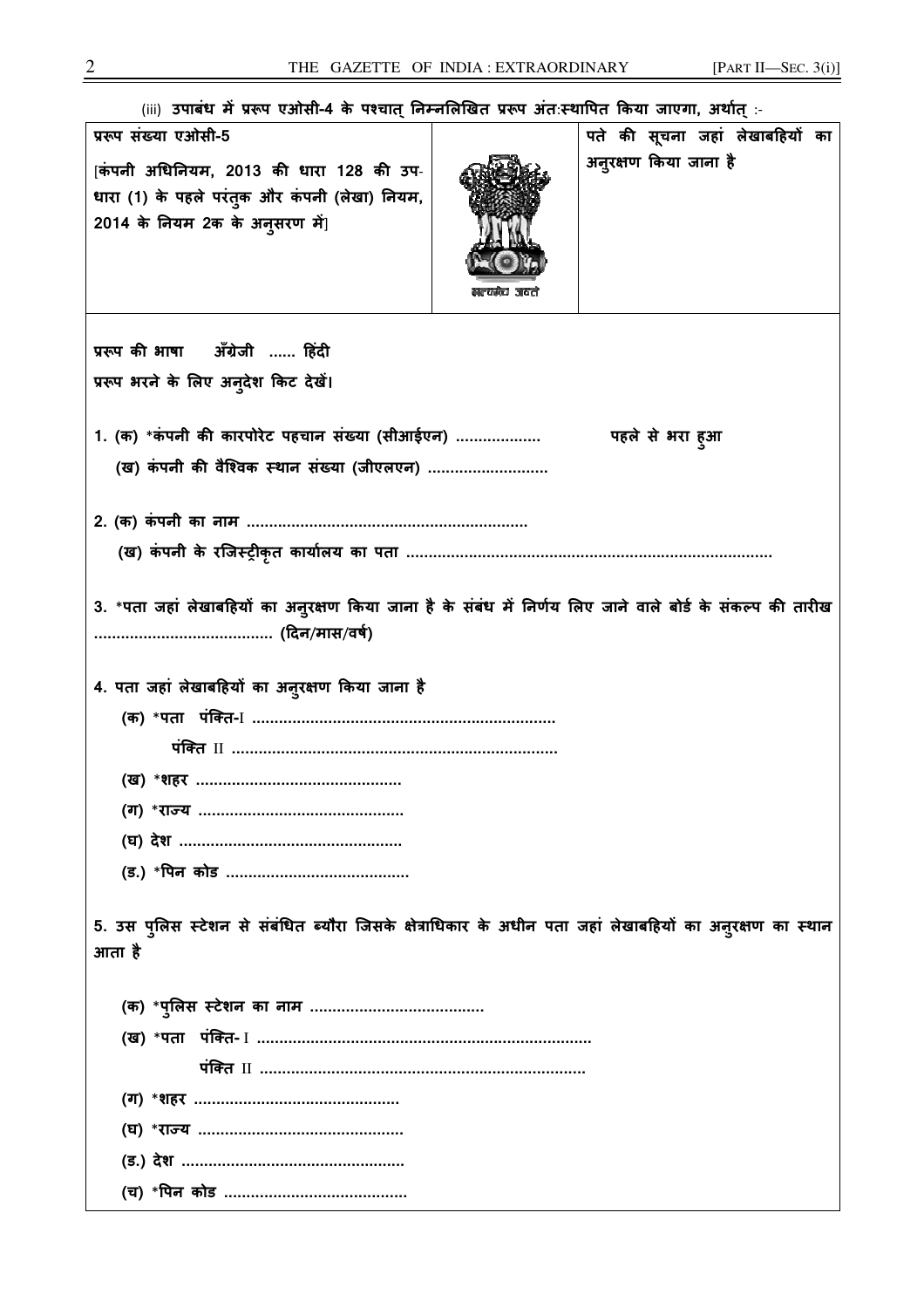संलग्नकों की सूची संलaनक 1. \*बोर्ड संकल्प की प्रति संलग्न करे 2. वैकल्पिक संलग्नक - यदि कोई हो संलग्न करें संलaनक हटाएं घोषणा मझे कं पनी के #नदेशक बोड के ु \*संकप संWया ....................................... \*तारख ................... /वारा इस 0Rप पर हस्ताक्षर करने और यह घोषणा करने के लिए प्राधिकृत किया गया है कि इस प्ररूप की विषय-वस्त् और उससे आनुषंगिक मामलों के संबंध में कंपनी अधिनियम, 2013 और उसके अधीन बनाए गए नियमों की सभी अपेक्षाओं का अनुपालन किया गया है। मैं यह भी घोषणा करता हूँ कि यहां दी गई सभी सूचना इस प्ररूप के संलग्नकों सहित सत्य, सही और पूर्ण और कोई भी महत्वपूर्ण सूचना छुपाई नहीं गई है। \*gडिजटल हKताOर Mकया जाए डीएससी बॉ5स \*पदनाम ..................................... \*निदेशक की निदेशक पहचान संख्या या कंपनी सचिव की सदस्यता संख्या या प्रबंधक अथवा सीईओ अथवा सीएफओ का डीआईएन/पैन ................................... टिप्पण : धारा 448 और 449 के उपबंधों की ओर भी ध्यान आकृष्ट किया जाता है जिसमें गलत विवरण और गलत साक्ष्य के लिए शास्ति का प्रावधान है। संशोधन करें बाद प्ररूप की जांच करें पूर्व संवीक्षा बाद्ध जमा करें केवल कार्यालय उपयोग के लिए फाइलिंग ब्यौरे लगाएं ई-प्ररूप सेवा अनुरोध संख्या (एसआरएन) ..................... ई-प्ररूप फाइलिंग की तारीख .............. (दिन/मास/वर्ष) इस ई-प्ररूप को रजिस्ट्रीकृत किया जाता है 0ाधकृत अधकार का gडिजटल हKताOर ......................... जमा करने क+ पिmट करH ु हस्ताक्षर की तारीख .......................... (दिन/मास/वर्ष)

[फा. .सं. 1/19/2013-सीएल-V-भाग]

अमरदीप सिंह भाटिया, संयुक्त सचिव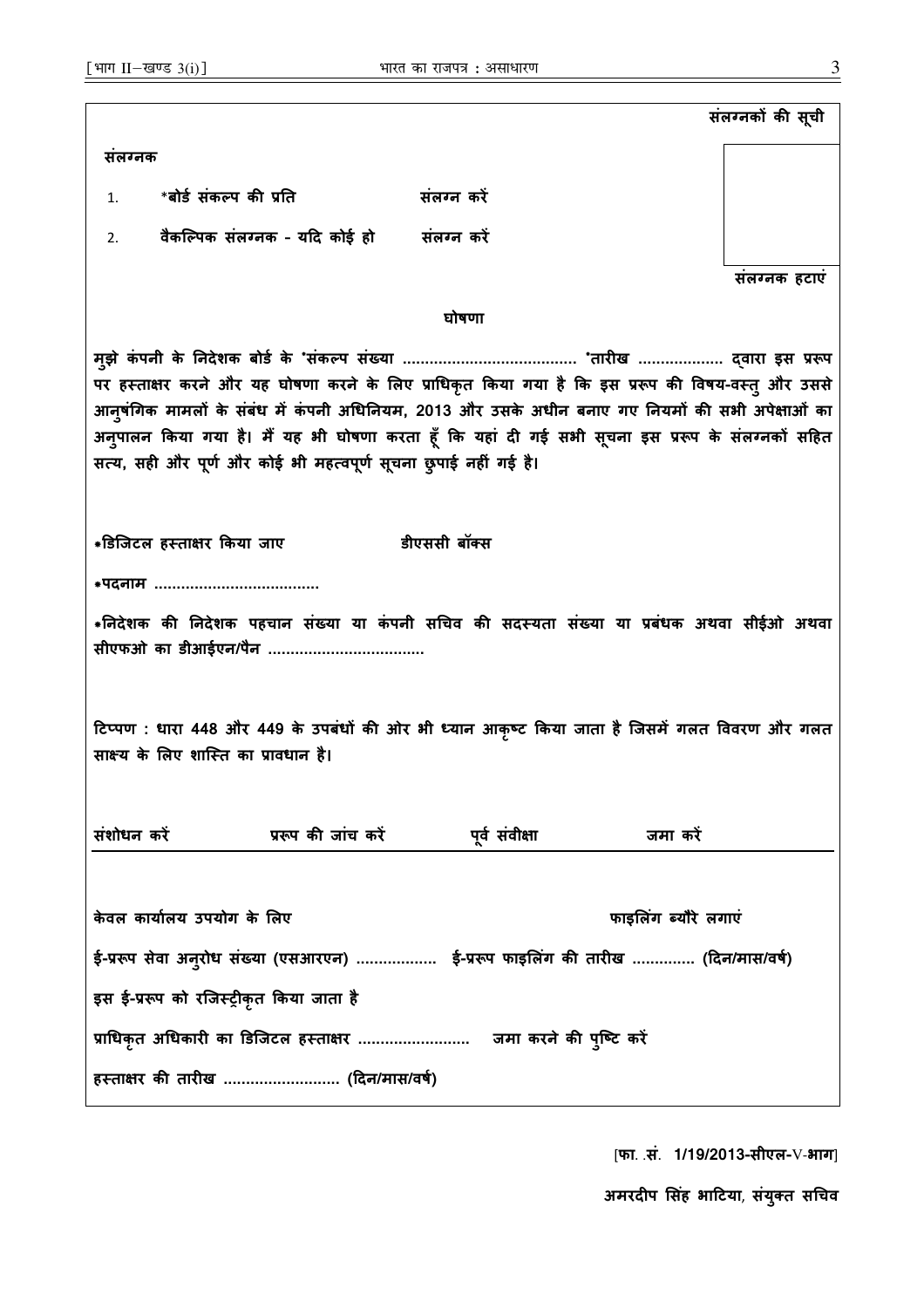टिप्पणः मूल नियम भारत के राजपत्र, असाधारण, भाग-II, खंड-3, उपखंड (i) में सा.का.नि. 239(अ) तारीख 31 मार्च, 2014 दवारा प्रकाशित किए गए थे और तत्पश्चात अधिसूचना संख्या सा.का.नि. 723(अ) तारीख 14 अक्तुबर, 2014 दवारा संशोधित किए गए थे।

## **MINISTRY OF CORPORATE AFFAIRS**

## **NOTIFICATION**

New Delhi, the 16th January, 2015

**G.S.R. 37(E).**—In exercise of the powers conferred by Section 469 of the Companies Act, 2013 (18 of 2013), the Central Government hereby makes the following rules further to amend the Companies (Accounts) Rules, 2014, namely:—

1. (1) These rules may be called the Companies (Accounts) Amendment Rules, 2015.

(2) They shall come into force on the date of their publication in the Official Gazette.

2. In the Companies (Accounts) Rules, 2014,-

(i) after rule 2, following rule shall be inserted, namely:-

"**2A**. **Notice of address at which books of account are to be maintained**.—For the purposes of the first proviso to sub-section (1) of Section 128, the notice regarding address at which books of account may be kept shall be in Form AOC-5."

(ii) in rule 6, after the third proviso, the following proviso shall be inserted, namely :—

"Provided also that nothing in this rule shall apply in respect of consolidation of financial statement by a company having subsidiary or subsidiaries incorporated outside India only for the financial year commencing on or after 1st April, 2014."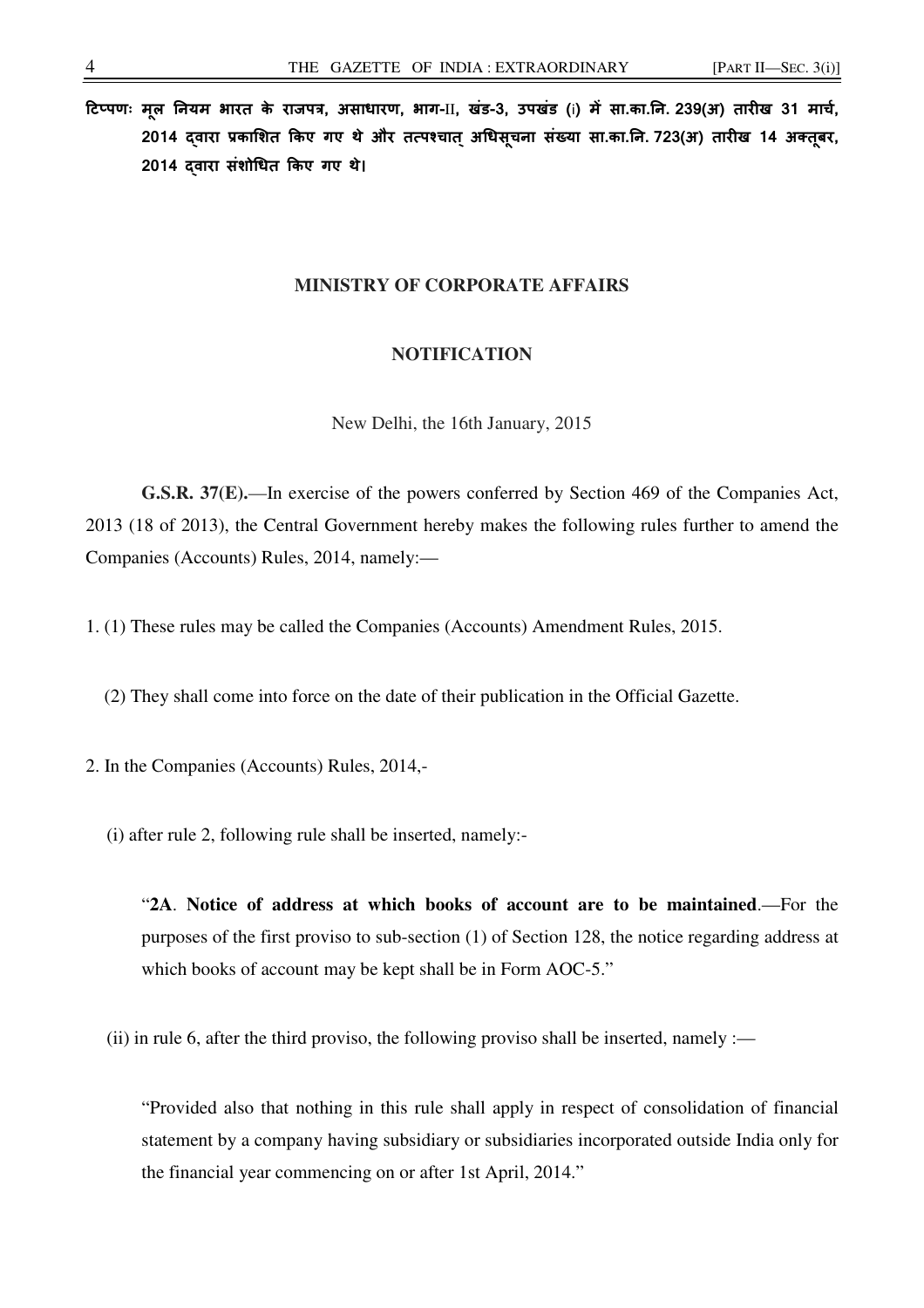(iii) in the Annexure, after Form AOC-4, the following Form shall be inserted, namely :—

# **FORM NO. AOC-5 Notice of address at which books of account [Pursuant to first proviso to subare to be maintained section (1) of section 128 of the Companies Act, 2013 and Rule 2A of Companies (Accounts) Rules, 2014]**  सत्यमेव जयते Form language o **English o Hindi**  Refer the instruction kit for filing the form. 1.(a) \*Corporate identity number (CIN) of company Pre-Fill (b) Global location number (GLN) of company 2.(a) Name of the company (b) Address of the registered office of the company 3. \* Date of board resolution wherein a decision regarding address at which books of account are to be maintained has been taken (DD/MM/YYYY) 4. Address at which the books of account are to be maintained (a)  $*$  Address Line I Line II (b)  $*$  City (c) \* State  $\boxed{\mathbf{I}}$ (d) Country (e) \*Pin code 5. Details pertaining to police station under whose jurisdiction the place of the address at which the books of account are to be maintained falls (a) \*Police station name (b) \* Address Line I Line II  $(c) * City$ (d) State (e) Country (f)  $*$ Pin code List of attachments **Attachments** Attach 1. \*Copy of board resolution 2. Optional attachment(s) - if any Attach Remove attachment